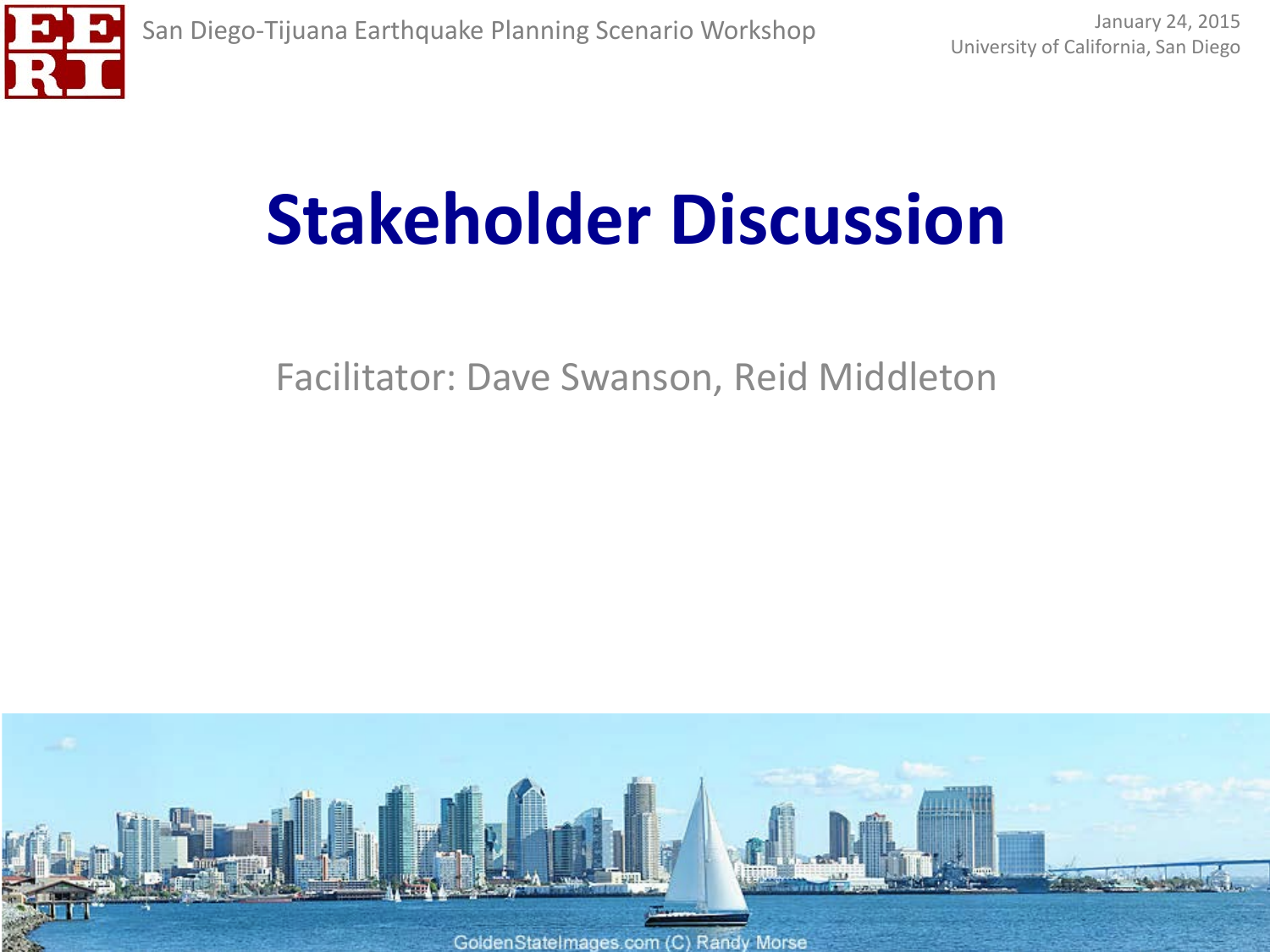

- Who is coordinating the stakeholder involvement? What is the next step in order to achieve the scenario?
	- Seattle Steering committee did the coordination (engineers and earth science, economist and social scientist)
	- **Committee members have to shepherd the effort and how they interact with the group.**
	- **F** Formed committees (sub-committee on building evaluations was a sub-committee from a professional society)
	- **Management plan was ad-hoc and not delineated.**
	- Project manager? If one was a structural engineer, the focus would be only on SE.
	- Having a sociologist and economist on the committee is important.
	- Hire a technical editor who is competent in organizing. Help them organize the busy people!
	- Need the most engaged, energized, committed and organized group of people.
- **•** Ongoing relationships between stakeholders. Not only stakeholder needs from an immediate sense but what kind of stakeholder relationships can this scenario generate going forward.
	- Strong bond between emergency level at state and county levels, and Engineers. SAP (Safety assessment program)
	- Gave engineers awareness that key to communicate with public officials was sharing dollar implications
	- Housing is a big deal
	- **EXECOMMON language and goal**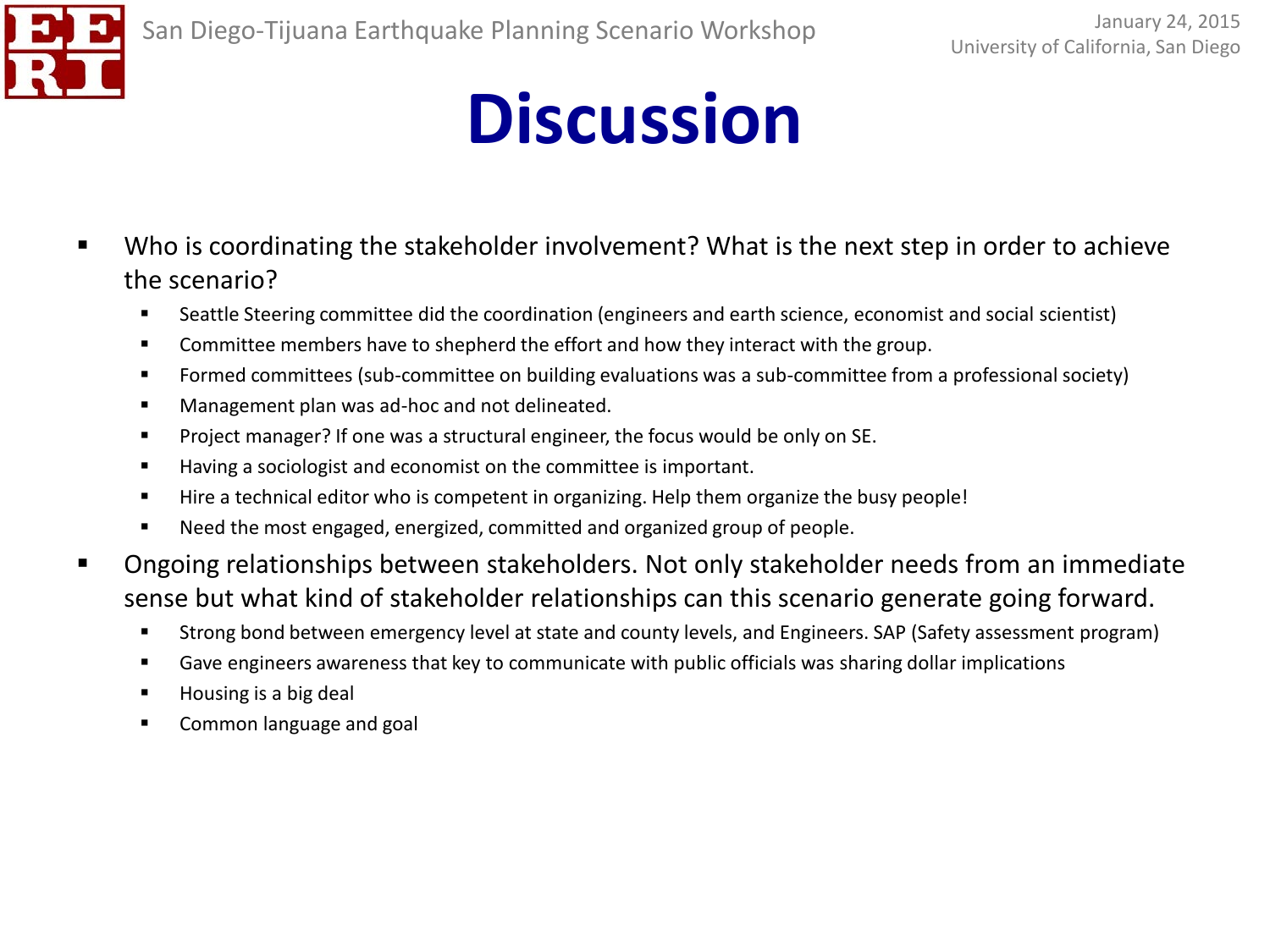

- What kind of relationships do stakeholders want?
	- There is contact and collaboration in clusters and disaster scenario drills but need better communication and collaboration between all these efforts
	- Urban search and rescue: diverse group that knows how to work together (silos, no connection or interaction between social science community and engineers)
	- Utilities: Management doesn't understand the interrelationship between their business and other businesses. If can't get to repair sites if the roads are out. Who are the people I need to talk with to find out where impediments to my repair crews to get their work completed.
		- Interconnectedness between utility organizations (gas, electric, transportation) to better understand the interdependencies between them.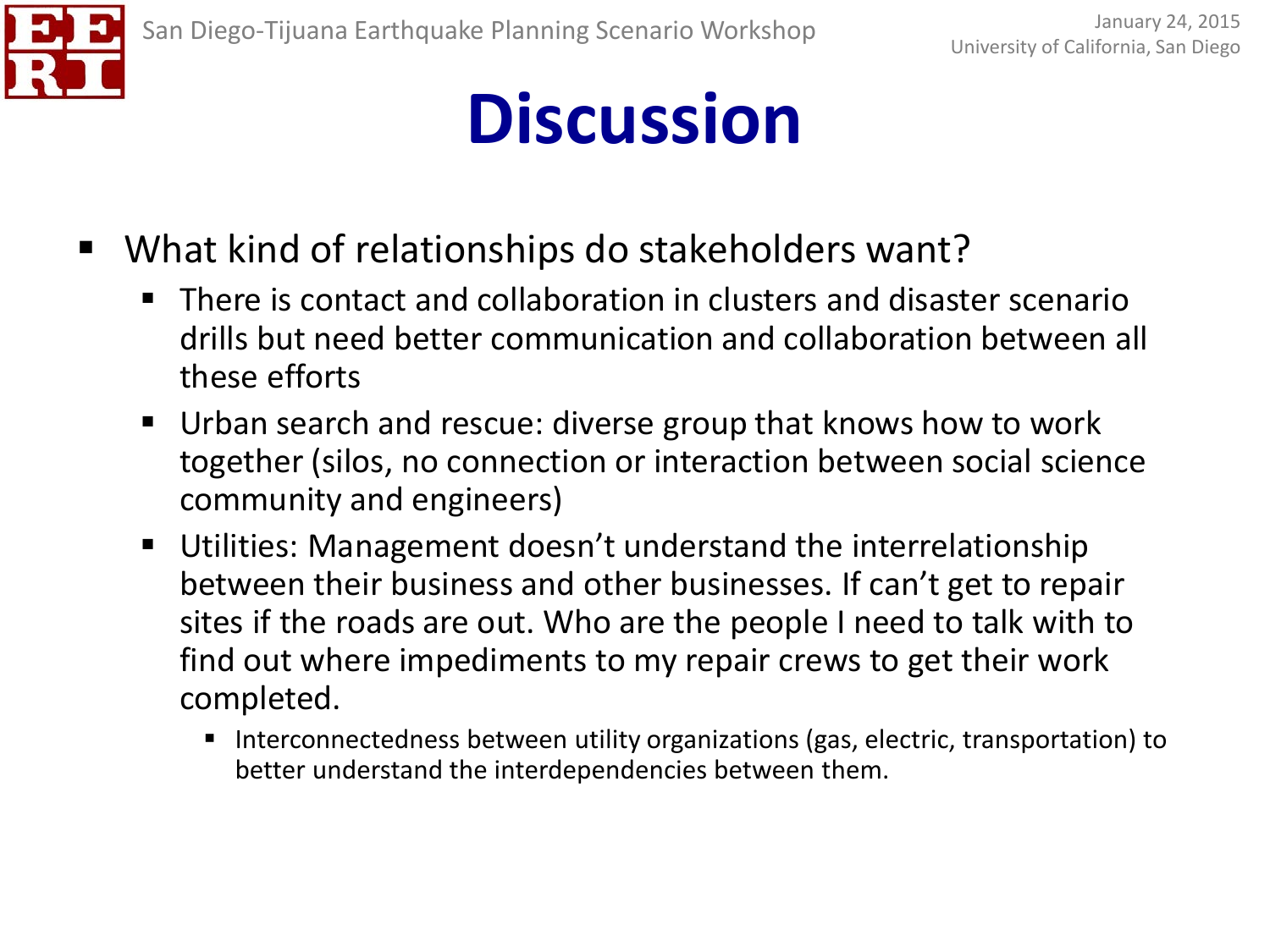

- A lot about emergency response during an earthquake but what about what we can do before the earthquake?
	- **More interaction with first responders to show them what engineers are doing to** prepare before the disaster.
	- Come up with a common language or way for different organizations and disciplines to talk to each other.
- What to do to educate the public including children (children can take that message to their houses)
	- Community outreach
	- **Provide a way to communicate our risks in a way that even a 2<sup>nd</sup> grader can** understand
- 17 years experience in Tijuana (story of the project) & other MX resources
	- [http://radius-tij.cicese.mx](http://radius-tij.cicese.mx/)
	- [www.proteccioncivilbc.gob.mx](http://www.proteccioncivilbc.gob.mx/) Go to e-library section for resources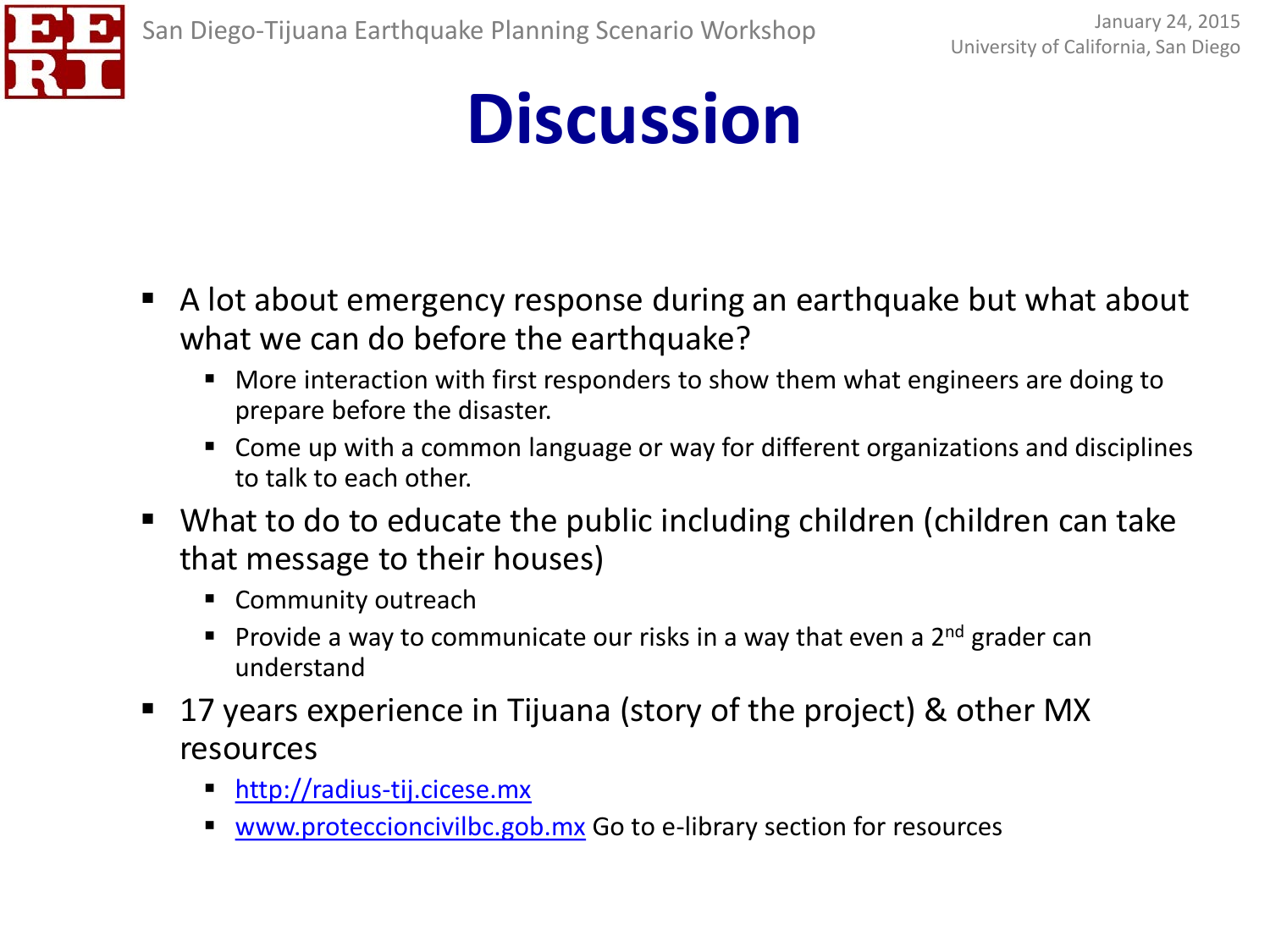

- **Socio-economic impact: houses maybe survive, but business were shut** down so people ended up moving out or taking 2<sup>nd</sup> mortgages.
	- E.g., Downtown Christchurch: many people moved away; 70% of building downtown were torn away.
- Fires: how could an earthquake scenario document supplement the policies already in place for the fire hazards in San Diego
	- **Urban Search And Rescue (USAR)**
	- This is useful for higher level management (partner with different partners and talk about things we all don't know a lot about)
	- Fire fighters are trained to fight fires daily. First 72 hours is independent action (rescues, EMS services). Things in chaos (scrambling). Communications may be down (cellular, and other lines of communications)
	- EQ scenario: Be more cautious if we send our responders into the building